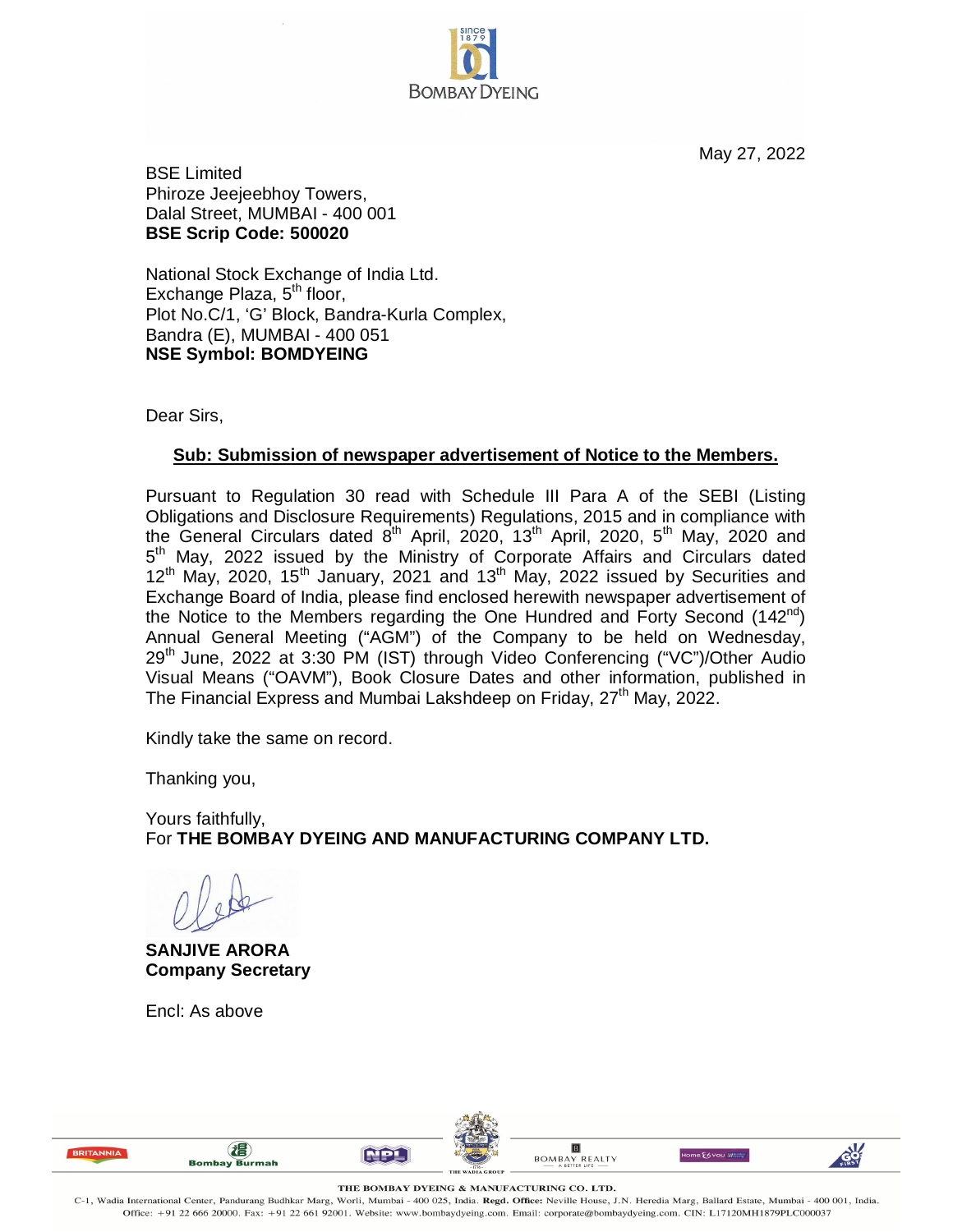20

WWW.FINANCIALEXPRESS.COM

**FINANCIAL EXPRESS** 



## **THE BOMBAY DYEING AND MANUFACTURING COMPANY LTD.** (CIN: L17120MH1879PLC000037)

Registered Office: Neville House, J.N. Heredia Marg, Ballard Estate, Mumbai - 400 001. E-mail: grievance\_redressal\_cell@bombaydyeing.com Tel: (91) (22) 66620000; Fax: (91) (22) 66192001 Website: www.bombaydyeing.com

## **NOTICE TO THE MEMBERS**

Notice is hereby given that the One Hundred and Forty Second (142<sup>nd</sup>) Annual General Meeting ("AGM") of the Company will be held on Wednesday, 29th June, 2022 at 3:30 PM (IST) through Video Conferencing ("VC")/Other Audio Visual Means ("OAVM") to transact the business, as set out in the Notice of the AGM.

The Ministry of Corporate Affairs ("MCA") has vide its Circulars No. 14/2020 dated 8<sup>th</sup> April, 2020 read with Circular No. 17/2020 dated 13<sup>th</sup> April, 2020, Circular No. 20/2020 dated 5<sup>th</sup> May, 2020, Circular No. 02/2021 dated 13th January, 2021, Circular No. 19/2021 dated 8th December, 2021 and Circular No. 02/2022 dated 5<sup>th</sup> May, 2022 (collectively referred to as "MCA Circulars") and the Securities and Exchange Board of India ("SEBI") vide its Circular No. SEBI/HO/CFD/CMD1/CIR/P/2020/79 dated 12<sup>th</sup> May, 2020, Circular No. SEBI/HO/CFD/CMD2/CIR/P/2021/11 dated 15<sup>th</sup> January, 2021 and Circular No. SEBI/HO/CFD/CMD2/CIR/P/2022/62 dated 13th May, 2022 (collectively referred to as "SEBI Circulars") permitted the holding of AGM through VC or OAVM, without the physical presence of the Members at a common venue.

In compliance with the aforesaid Circulars and the relevant provisions of the Companies Act, 2013 and the SEBI (Listing Obligations and Disclosure Requirements) Regulations, 2015, the 142<sup>nd</sup> AGM of the Members of the Company will be held through VC/OAVM and Notice of the AGM along with the Annual Report 2021-22 will be sent by electronic mode to those Members whose e-mail addresses are registered with the Company/Depository Participant(s).

Members may note that the Notice of the AGM and Annual Report 2021-22 will also be available on the Company's website at www.bombaydyeing.com and on the website of the Stock Exchanges i.e. BSE Limited and National Stock Exchange of India Limited at www.bseindia.com and www.nseindia.com respectively. Members can attend and participate in the AGM through VC/OAVM facility only. The instructions for joining the AGM are provided in the Notice of the AGM. Members attending the meeting through VC/OAVM shall be counted for the purpose of reckoning the quorum under Section 103 of the Companies Act, 2013.

Notice is hereby further given that pursuant to the provisions of Section 91 of the Companies Act, 2013, the Register of the Members and Share Transfer Books of the Company will remain closed from Thursday, 23rd June, 2022, to Wednesday, 29th June, 2022 (both days inclusive) for the purpose of AGM.

The Company is providing remote e-voting facility ("remote e-voting") and e-voting facility during the AGM to all its Members to cast their votes on all resolutions set out in the Notice of the AGM. Detailed procedure for remote e-voting/e-voting is provided in the Notice of the AGM.

If your e-mail address is not registered with the Depositories (if the shares are held in electronic form)/Company (if the shares are held in physical form), you may register to receive the Notice of the AGM along with the Annual Report 2021-22, by completing the process as under:

| Physical<br>Holding  | Send a request to the M/s. KFIN Technologies Limited, Registrar<br>and Share Transfer Agent of the Company ("KFIN") at einward.<br>ris@kfintech.com providing Folio No., Name of Shareholder,<br>scanned copy of the Share Certificate (front and back) and self-<br>attested scanned copy of PAN card and self-attested scanned<br>copy of any of the following document viz. Aadhar Card/Driving<br>License/Election Identity Card/Passport for registering e-mail<br>address. |
|----------------------|----------------------------------------------------------------------------------------------------------------------------------------------------------------------------------------------------------------------------------------------------------------------------------------------------------------------------------------------------------------------------------------------------------------------------------------------------------------------------------|
| Demat<br>Holding     | Please contact your Depository Participant(s) (DP) and register<br>your e-mail address as per the process advised by your DP.                                                                                                                                                                                                                                                                                                                                                    |
|                      | For THE BOMBAY DYEING AND MANUFACTURING COMPANY LTD.                                                                                                                                                                                                                                                                                                                                                                                                                             |
| Place: Mumbai        | <b>Saniive Arora</b>                                                                                                                                                                                                                                                                                                                                                                                                                                                             |
| Date: 26th May, 2022 | <b>Company Secretary</b>                                                                                                                                                                                                                                                                                                                                                                                                                                                         |